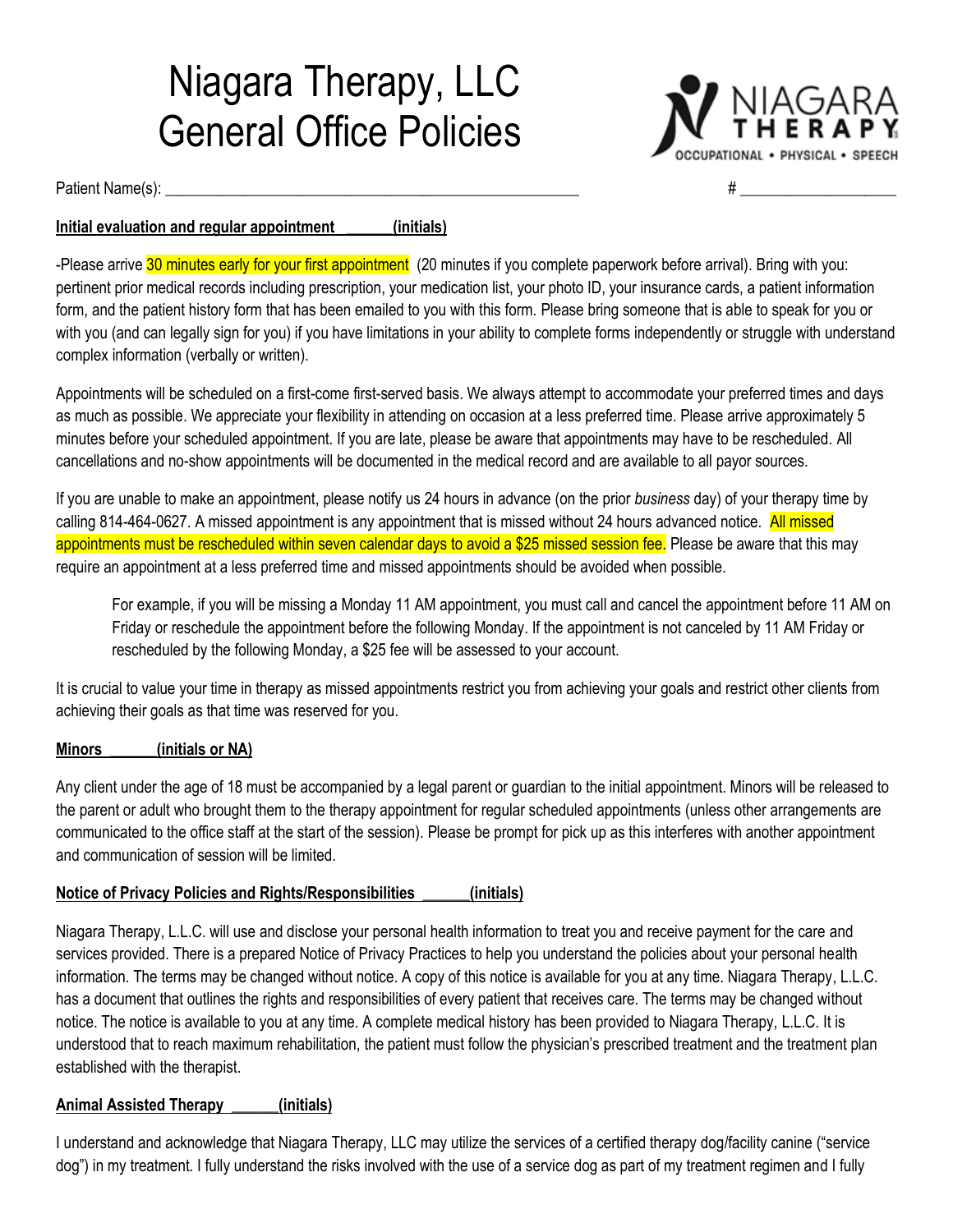accept all of those risks, including, but not limited to, bites, nips, scrapes, punctures and/or any other injury or damage which I may sustain as a result of my interaction with the service dog. Further, I generally release Niagara Therapy, LLC and the Erie Humane Society from any and all claims I might have against either of them as the result of my interaction with the service dog. At any time, preference can be requested to not allow animal assisted therapy involvement in the therapy assessment and/or intervention. Please voice this request to any staff member.

#### **Telehealth Services \_\_\_\_\_\_(initials)**

This is designed to allow you to give informed consent for the use of video technology for online therapy. Online therapy or teletherapy is defined as the use of technology to have a therapy session. We will use thera-LINK, a HIPAA compliant platform that uses video and audio technology through a webcam on your device and my device to connect us securely. Please visit [www.thera-Link.com](http://www.thera-link.com/) for details.

The benefits of teletherapy include the convenience of location, time, wait times, and accessibility which allows for better continuity of care. In addition, teletherapy allows for greater accessibility to services for clients with limited mobility or with lack of transportation. Teletherapy can also allow for couples or families to meet when in different locations. The coverage of virtual therapy or telehealth is dependent on each insurance plan. It is the responsibility of each patient to ensure the coverage of their plan.

With all technology, there are also some limitations. Technology may occasionally fail before or during our session. The problems may be related to internet connectivity, difficulties with hardware, software, equipment, and/or services supplied by a 3<sup>rd</sup> party. Any problems with internet availability or connectivity are outside the control of the therapist and the therapist makes no guarantee that such services will be available or work as expected. I agree to take full responsibility for the security of any communications of treatment on my own computer and in my own physical location. I understand I am solely responsible for maintaining the strict confidentiality of my user ID and password and not allow another person to use my user ID to access the Services. I also understand that I am responsible for using this technology in a secure and private location so that others cannot hear my conversation.

I understand that there will be no recording of any of the session and that all information disclosed within sessions and the written records pertaining to those sessions are confidential and may not be revealed to anyone without my written permission, except where disclosure is required by law. I understand that I am not allowed to do any recording, screenshots, etc. of any kind, of any session, and are grounds for termination of the client-therapist relationship.

#### **Students \_\_\_\_\_\_(initials)**

Niagara Therapy, LLC acknowledges that therapy services are a skilled service and learning that skill is challenging. It is the practice of Niagara Therapy, LLC to offer placement for students in therapy programs. Interventions are completed within the ethical and legal parameters of safe student supervision. A student will always make their presence known as a "student" or "intern" to potential clients or guardians. At any time, preference can be requested to not allow a student involvement in the therapy assessment and/or intervention. Please voice this request to any staff member.

#### **After hours, emergencies, weekend issues \_\_\_\_\_\_(initials)**

If an issue arises, please call the office and feel free to leave a message. We will return your call on the next business day. If you have a life-threatening situation, call 911 or go directly to the emergency room.

#### **Photography/Video of Sessions \_\_\_\_\_\_(initials)**

Photography and/or video may be used by staff for therapeutic purposes and destroyed after clinical use. Photography and/or video taken by clients/family/caregivers may be appropriate but consent must be completed with all parties in advance and completed in a private treatment space.

#### **Acknowledgement of Risk \_\_\_\_\_\_(initials)**

COVID-19. The novel coronavirus, COVID-19, has been declared a worldwide pandemic by the World Health Organization. COVID-19 is extremely contagious resulting in symptoms that may be mild to symptoms that may result in death. As a result, federal, state, and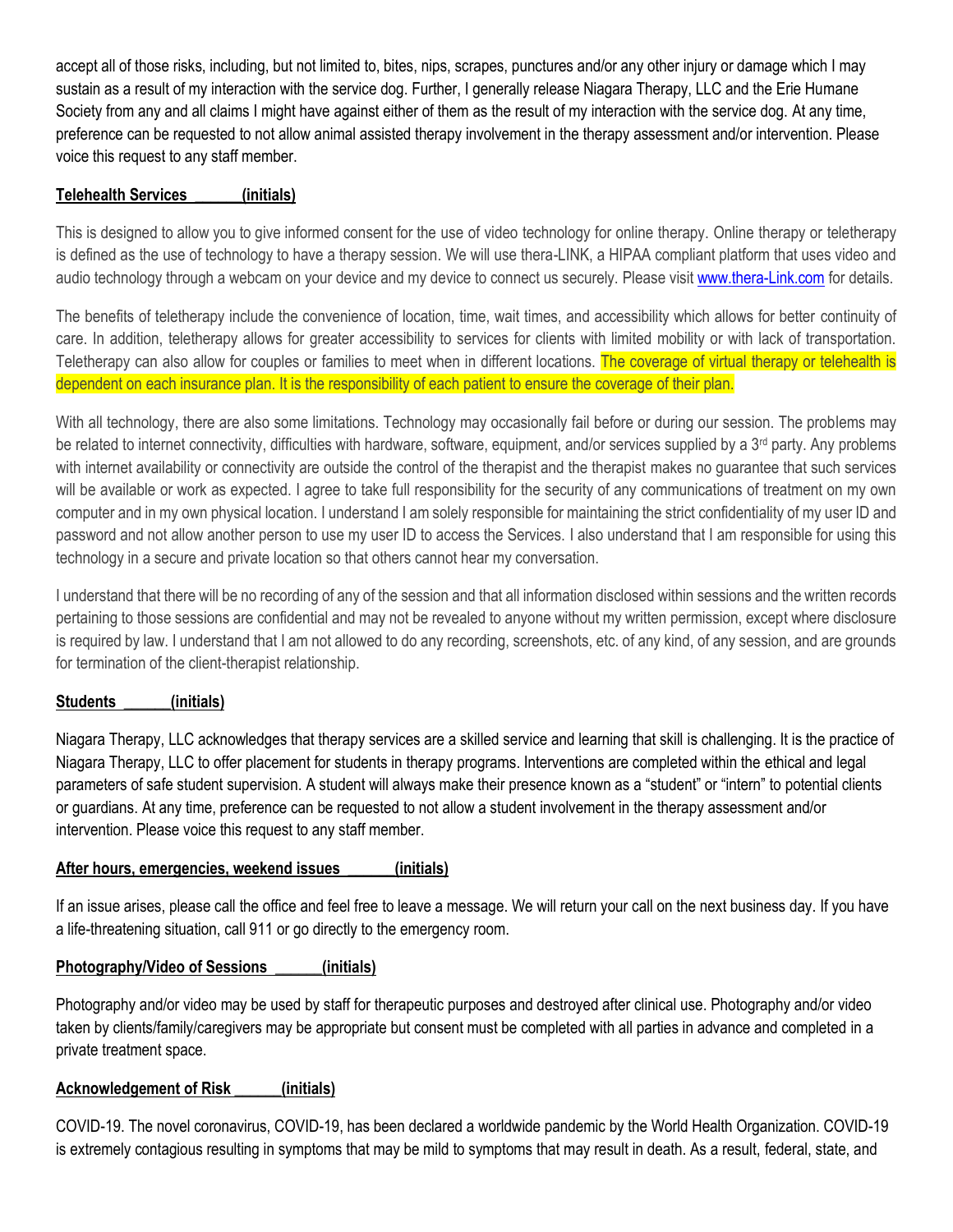local governments and federal and state health agencies recommend social distancing, frequent hand-washing and masking where possible. The Released Parties have put in place preventative measures aimed at reducing the spread of COVID-19; however, they cannot guarantee that you will not become infected with COVID-19 while participating in any service at Niagara Therapy, LLC. Further, participating in care at Niagara Therapy, LLC may increase your risk and your child's risk of contracting COVID-19 or any other illness/virus.

ASSUMPTION OF RISK: I have read and understood the above warning concerning COVID-19. I hereby choose to accept the risk of contracting COVID-19 or any other illness/virus for myself and/or my minor child in order to utilize programing offered by the Niagara Therapy, LLC. These programs are of such value to me and/or to my child, that I accept the risk of being exposed to, contracting, and/or spreading COVID-19 or other illness/virus in order for me and/or my minor child to participate in programming.

WAIVER OF LAWSUIT/LIABILITY: I hereby forever release and waive my right to bring suit against Niagara Therapy, LLC in connection with exposure, infection, and/or spread of COVID-19 or other illness/virus/injury related to participating in programming operated by Niagara Therapy, LLC. I understand that this waiver means I give up my right and my minor child's right to bring any claims including for personal injuries, death, disease or property losses, or any other loss, including but not limited to claims of negligence and give up any claim I or my minor child may have to seek damages, whether known or unknown, foreseen or unforeseen.

COMPLIANCE WITH SAFETY GUIDELINES. I am familiar with federal, state, and local laws, orders, directives, and guidelines related to COVID-19, including the Centers for Disease Control and Prevention (CDC) guidance on COVID-19. I or my minor child will comply with all such orders, directives, and guidelines while participating in the program, including, without limitation, requirements related to hand sanitation, social distancing, and use of face coverings. I or my minor child will also follow all instructions of Niagara Therapy, LLC and/or while participating in care. I or my minor child agree not to attend the program if I or my minor child is experiencing symptoms of the COVID-19 (such as cough, shortness of breath, fever or any other symptom identified by the Centers for Disease Control, have a confirmed or suspected case of COVID-19, or have come in contact in the last fourteen (14) days with a person who has been confirmed or suspected of having COVID-19.

#### **Insurance, payments, and financial issues \_\_\_\_\_\_(initials)**

-Niagara Therapy, L.L.C. will bill your insurance carrier solely as a courtesy to you. **You, the patient/responsible party, are responsible for the entire bill as services are rendered.** Arrangements for your portion of the bill must be made today. If your insurance company does not dispatch payment within 60 days, the balance in full will be due from you. In the event that your insurance company demands a refund of payments made to Niagara Therapy, L.L.C., you will be responsible for all monies refunded to your insurance company. If your insurance company places an internal usual and customary fee schedule into place, you will be responsible for the balance remaining. In the event that payment is made to you that was billed by Niagara Therapy, L.L.C, you recognize the obligation be promptly forwarded to Niagara Therapy, L.L.C. If your balance is forwarded to a collection agency, you are responsible for 30% and interest charges/fees. Your payment is expected in the form of cash or check at the time of service. If credit card/debit card/FSA/etc. payment is used, it will have a convenience fee of \$5.00.

-Please check with your insurance company prior to your visit to ensure that we participate in your insurance plan, your diagnoses are covered, and to determine what, if any, costs will be associated with your visit. We bill your insurance as courtesy, the financial responsibility of the session is ultimately your responsibility.

- I hereby assign all medical benefits to include major medical benefits to which I am entitled, including Medicare, Medicaid, private insurance, and any other third-party payors to Niagara Therapy, L.L.C. A photocopy of this document is to be considered as valid as the original. I authorize Niagara Therapy, LLC to release all information necessary, including medical records, to secure payment.

-It is your responsibility to contact your insurance company for estimated costs for therapy evaluation and treatment sessions. The final determination of cost will be made on the insurance explanation of benefits.

-All insurance related payments are established by the insurance company and are unable to be disputed by this office. If you have a question in regard to your insurance coverage, please call the number on the back of your insurance card directly. As per Niagara Therapy LLC's contract with insurance companies, we are required to collect all co-pays, co-insurances, and deductibles. Many